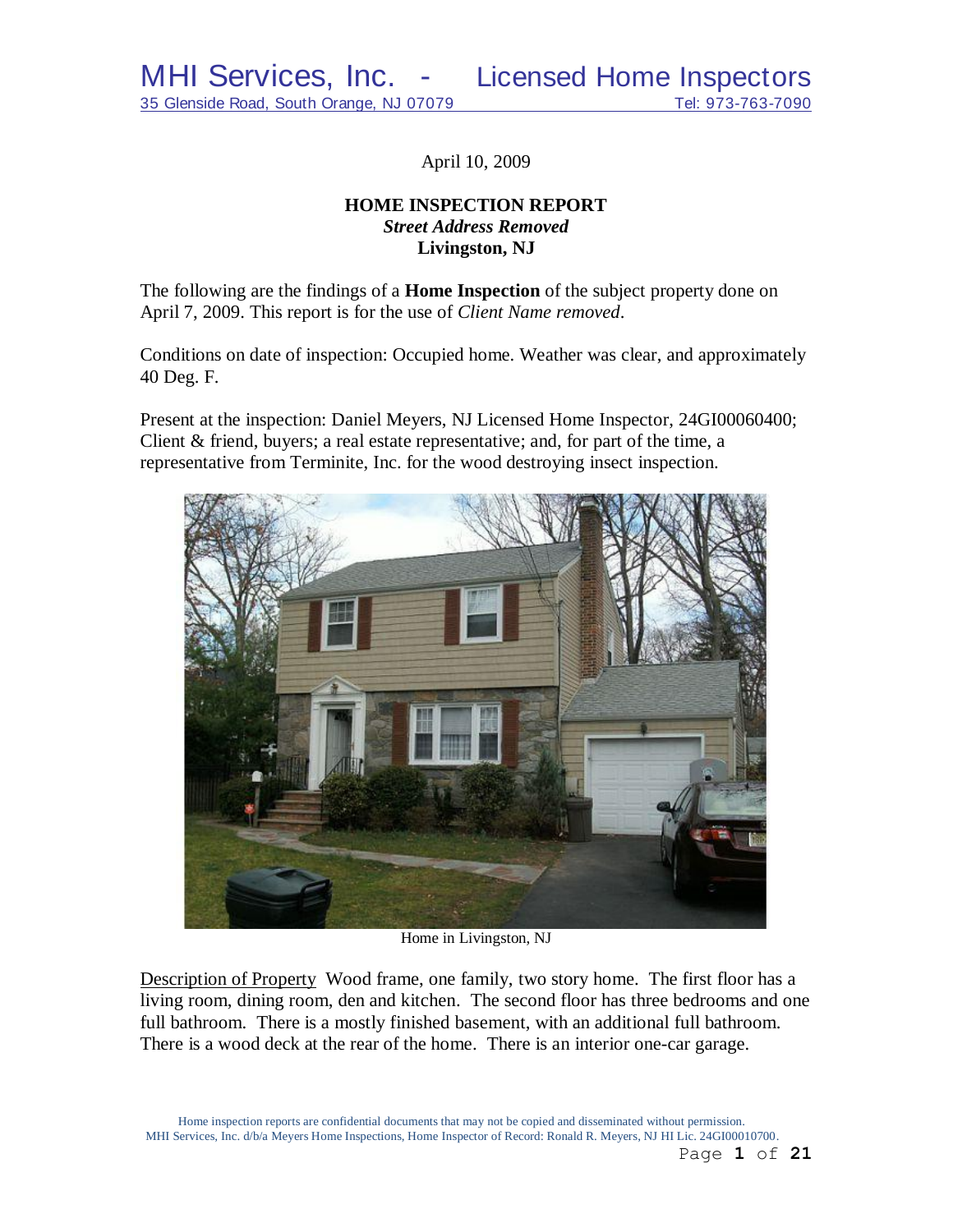## EXTERIOR ASPECTS OF THE PROPERTY

Exterior Soil Grading and Drainage

Soil Grade & Clearance to Wood Elements of the Home: Front: Adequate. Back: Adequate. Left: Adequate. Right: Adequate.

Drainage Conditions:

o **Adverse, due to lack of maintenance to the roof drain system.**

*If present, inadequate soil clearance to wood frame structure or adverse soil grading can result in damage to the wood frame structure and masonry foundation due to chronic wet conditions.*

**Recommendations:**

**See Roof Drainage System section.**  $\bullet$ 

Landscaping, Retaining Walls and/or Fences

o **Overgrown vegetation is close to or in contact with the sides of the house in some areas.**

**Recommendation:**

**Have trees, shrubs and plants trimmed back or removed so they are no longer in contact with the home.**

Driveway & Paths

Driveway Type: Asphalt. Driveway Condition: **Some deterioration and cracks.** Path Type: Slate, cement. Path Condition: Some wear, but currently functional. Sidewalk Type: None present.

## **Recommendations:**

**Have the driveway re-paved as necessary.**

#### Deck

Type: Wood Location: Rear Elevation above grade level (approximate): 4 ft. Structure Condition: Functional Surface Condition: Some wear, but currently functional. Railing Condition: The railing was tested, and was found to be sound on the date of inspection. Stairs Condition: Some wear, but currently functional.

Patio None present.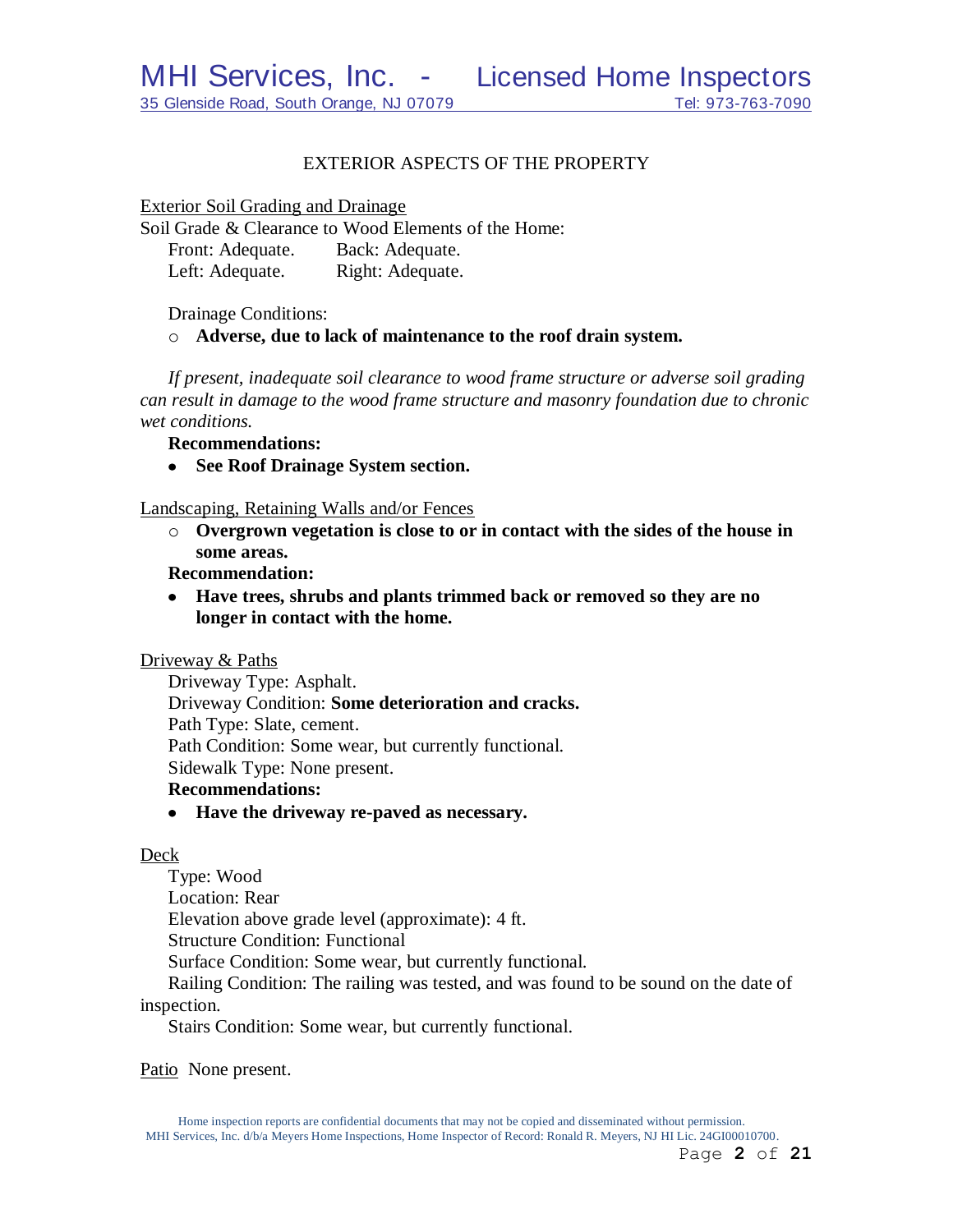35 Glenside Road, South Orange, NJ 07079 Tel: 973-763-7090

## Description & Condition of Entrances

Front Door: Wood and glass, in functional condition. Front Entry Area: Masonry steps, in functional condition. Back Door: Sliding glass, in functional condition. Back Entry Area: The rear deck, in functional condition.

Exterior Facades

Front, Type: Stone face and vinyl siding. Condition: Functional. Rear, Type: Vinyl siding. Condition: Functional, **however** 

**there is staining at the left rear due to algae or mildew growth, however this staining is a cosmetic issue at this time.**



Stained siding

Left, Type: Vinyl siding. Condition: Functional. Right, Type: Vinyl siding. Condition: Functional. Trim, Type: Vinyl, metal, wood. Condition: Functional. **Recommendations:**

**See Roof Drainage System section for more information regarding the cause**   $\bullet$ **of the stains of the siding. Modify or repair roof drainage system and have the stained area of siding cleaned.**

Windows Mostly replacement vinyl frame, double hung, double glazed units, with original wood frame units in the basement.

A representative number of windows were tested. All windows were visually examined.

Condition:

o Windows were found to be in functional condition on the date of inspection.

*Note: It is our policy to recommend the use of window guards such as window guard tabs if present, or installation of window guards on all windows above the first floor level, regardless of whether regulations require them.*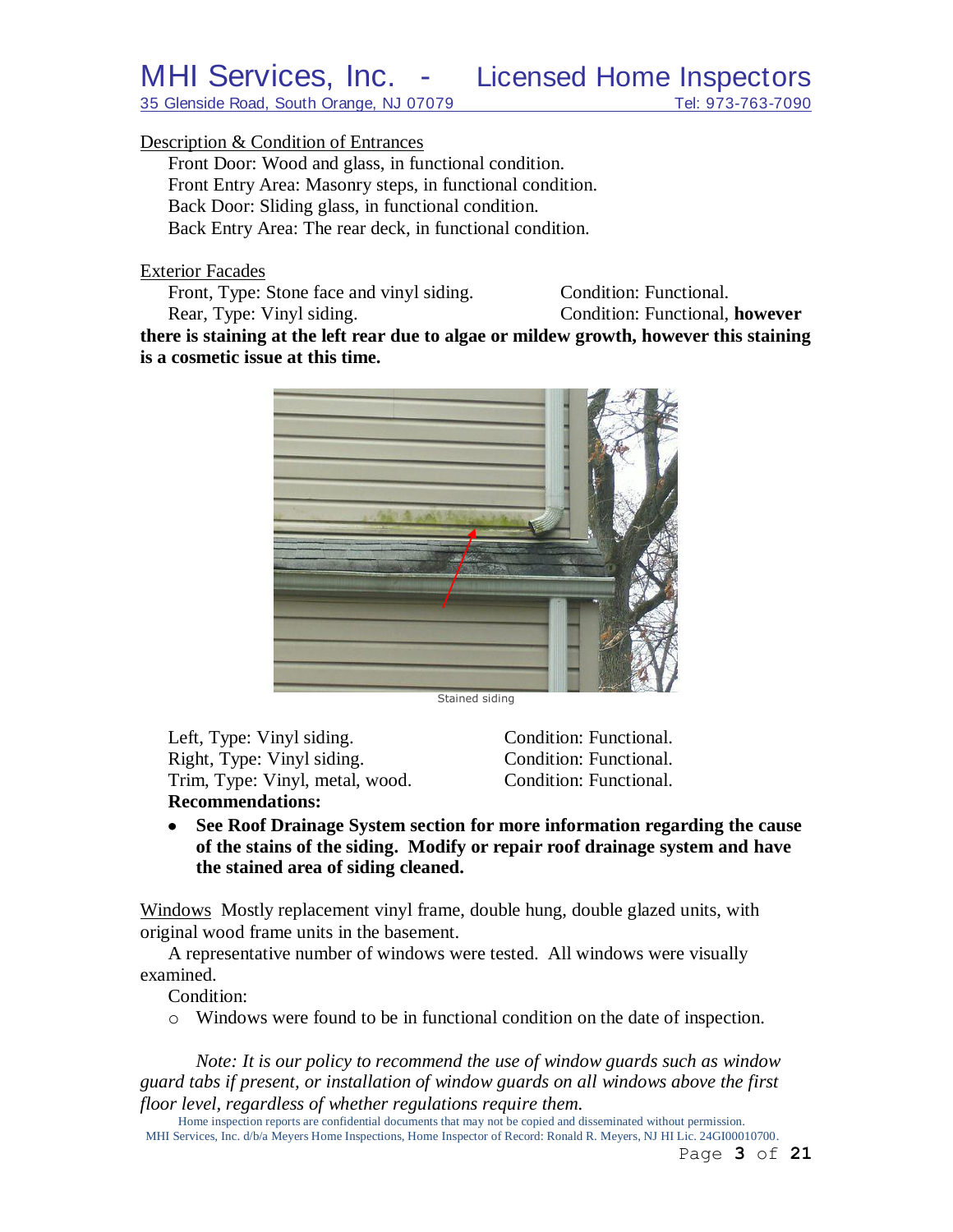## **Recommendations:**

**Installation if necessary and use of window guards on all windows above the first floor level.**

Roof Drainage System Roof drainage is by metal gutters and leaders (downspouts) attached to the roof and siding.

Conditions:

- o **Some downspouts discharge too close to the base of the home.**
- o **The upper rear gutter has only one downspout, which discharges into a lower section of gutter at the left rear. This arrangement will likely overwhelm this lower gutter during heavy rains, and appears to be causing staining to the siding in this area from water exposure.**

*Inadequate or defective roof drainage systems, if present, can lead to water entry into the basement, foundation damage and/or roof leakage.*

#### **Recommendations:**

- **Direct all downspout discharge points as far away and downhill from the base of the home as is practical.**
- **Have the roof drainage system cleaned and maintained on a regular basis by a qualified gutter maintenance company.**
- **Have the gutter and downspout sections for the upper rear section of the roof modified so that water is adequately carried away from the side of the home. Suggest extending the downspout to ground level rather than having it discharge onto the lower section of the asphalt roof.**

# CHIMNEYS & VENTS- EXTERIOR VISIBLE CONDITION

Masonry Chimney(s) This home has one masonry chimney.

The exterior of the masonry chimney was inspected by the following methods:

- o Visual observation from the ground with the aid of field glasses.
- o Partially from within the basement, attic and/or other interior spaces.

#### **Condition:**

- o **Chimney flashings appear to be older. Leakage is more likely to occur around older chimney flashings.**
- o **Some cracks, loose and missing sections of mortar were seen on the upper sections of the chimney. Lack of maintenance to the exterior and exterior damage strongly suggests the presence of interior hidden defects.**
- o **This chimney is now aging, and the possibility of interior flue blockage or other interior damage exists.**

**Recommendations:**

**The National Fire Protection Association and the National Chimney Sweep Guild recommend that, due to the advanced age or other conditions, a Level-2 Inspection of the chimney and internal components be done to rule out**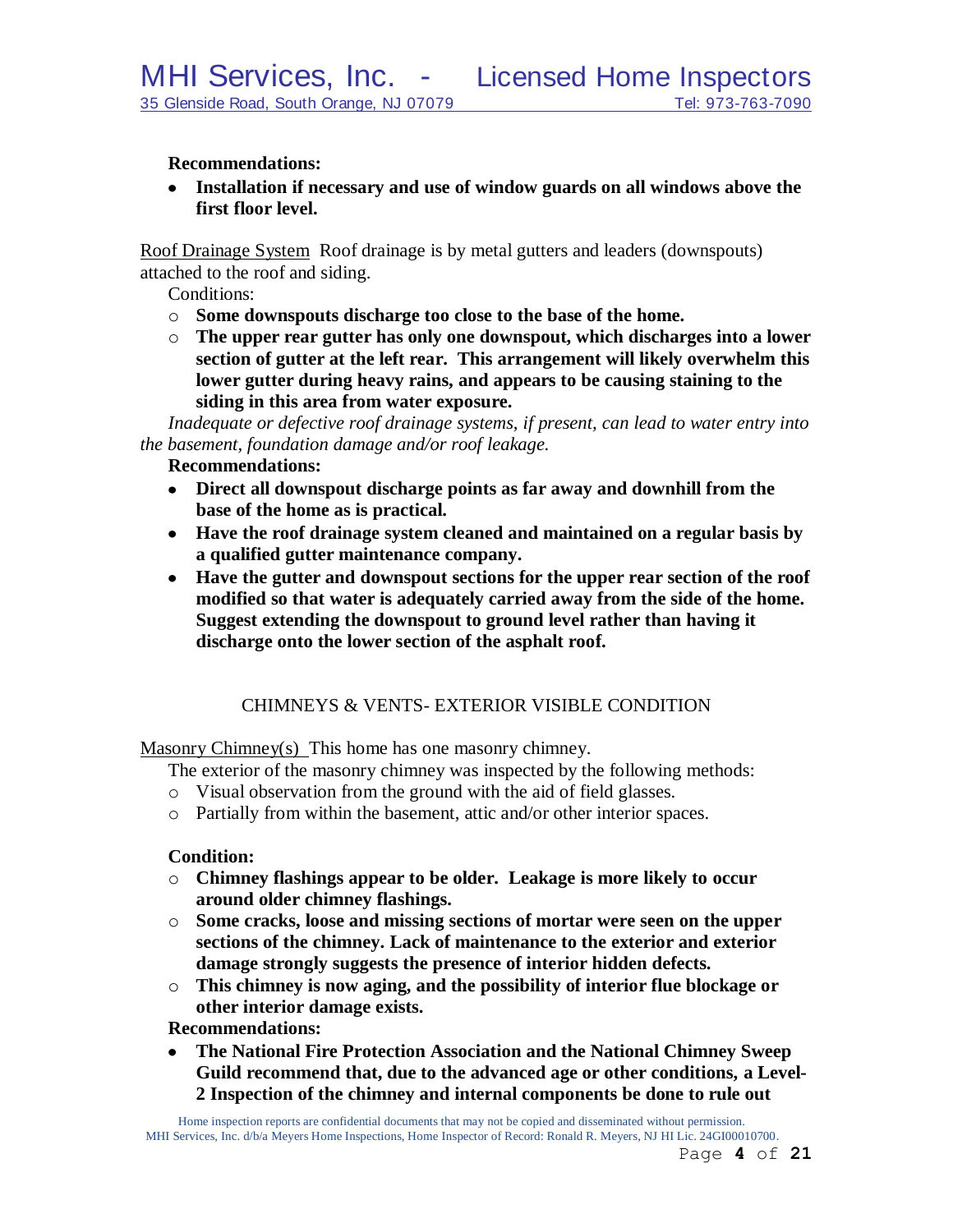**hidden potential safety defects, and we recommend this as well***.*

**Have a qualified chimney contractor service or repair the chimney(s) as required to assure long term function and safety.**

# STRUCTURAL COMPONENTS

#### Foundation Walls & Structural Supports

This home is built mostly over a full basement with a raised concrete block masonry foundation. The right rear section (the den) appears to be a former enclosed porch, and is built over masonry piers on the perimeter, with an open area beneath.

- Foundation Wall Condition:
- o Functional where visible.

*Limitation of our Ability to Inspect: Significant parts of the masonry foundation walls and concrete slab were covered with finish materials or access to directly inspect was blocked by furnishings, and this limits our ability to fully evaluate these components. Hidden defects may be present behind finish materials or below ground.*

Intermediate structural supports: Concrete filled steel tubular columns.

Condition:

o Functional condition where visible.

Floor Framing: Dimensional lumber floor joists, resting on the foundation walls and on a wood main beam.

Condition:

- o Flooring throughout the home was adequately level and stiff on the date of inspection.
- o **Evidence of prior termite activity was found in sub-flooring visible in the unfinished area of the basement. Damage related to this prior infestation in the areas visible was minimal.**

*Please note that when evidence of wood destroying insect infestation and damage is found in one visible area, it is more probable that hidden additional areas of infestation and damage may be present that could not be discerned by a non-destructive inspection of the home.*

Wall Framing: Dimensional lumber, with wood or wood product sheathing on the exterior and plaster or drywall on the interior.

Condition:

o Walls throughout the home are functionally adequate where visible.

Roof framing: Dimensional lumber for a pitched roof.

Roof Sheathing: Plywood.

Condition:

o Visible portions of roof framing were functionally adequate on the date of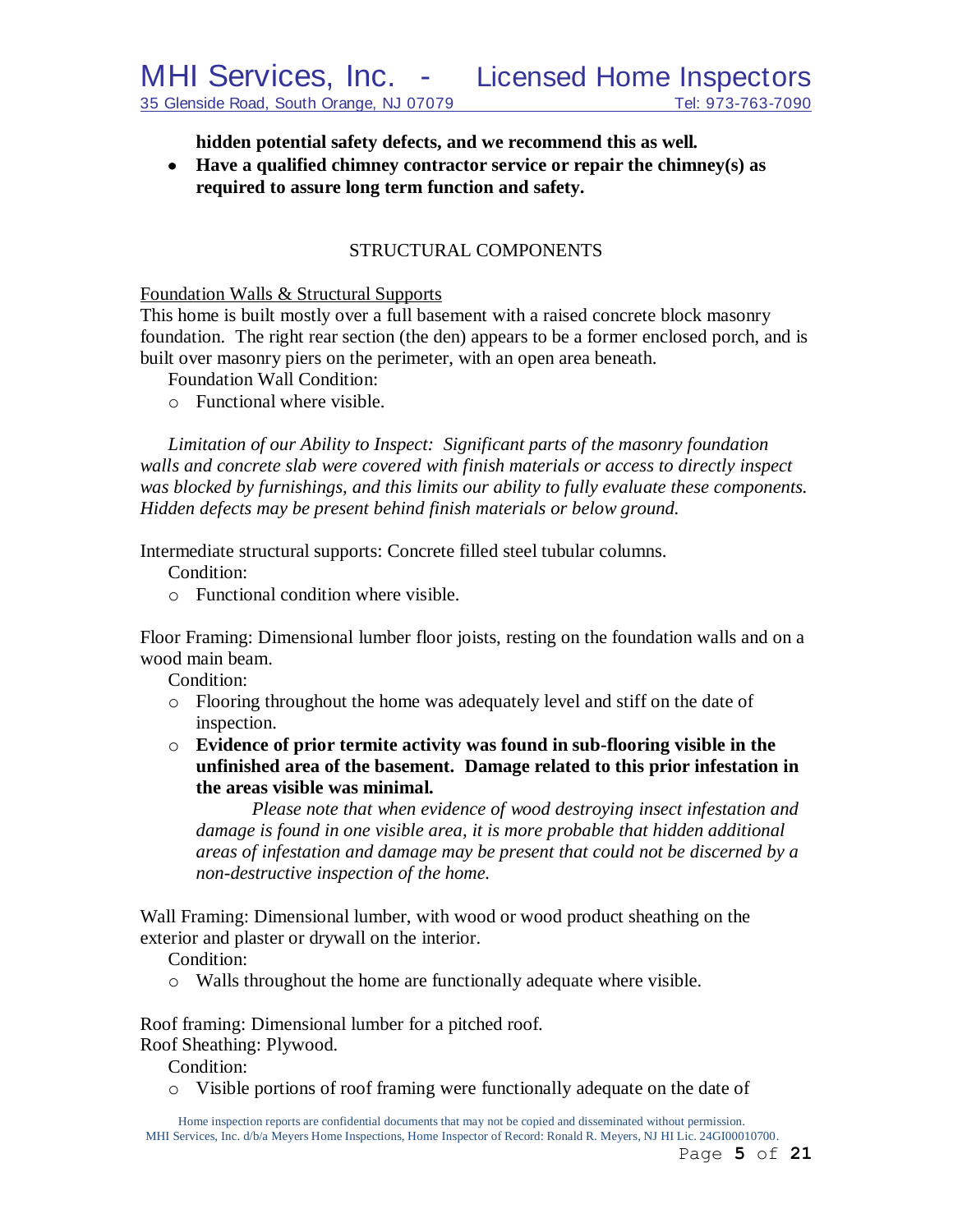inspection.

o **Significant staining is present on roof sheathing visible in the attic from moisture or leakage and this may have weakened this material (see Roof section).**

*Note: Finish materials in the home prevented access to directly inspect the foundation walls and structural supports, and our findings are limited by this*.

## **Recommendations:**

- **See the separate wood destroying insect report from Terminite, Inc. for more information relating to the wood framing of this home. If evidence of wood destroying insect infestation is found, then be aware that further evaluation or documentation by others would be required to assure that hidden damage to structural members is not present.**
- **See the Roof section of this report for more information regarding the roof sheathing.**
- **See Roof Drainage section – make sure water around the home is well controlled, with no accumulation near the base of the home. This can help reduce the possibility of foundation settlement in the future.**

Wood Destroying Insects We do not inspect for wood destroying insect infestation or certify that a wood destroying insect infestation is present or not, however as a convenience and as a matter of expedience, an inspection for the presence of wood destroying insects has been ordered by us for this property. The official results of this wood destroying insect inspection will be sent to you under separate cover by the provider of this service, Terminite, Inc, Tel: 908-353-6938.

## **Recommendations:**

**Carefully read the separate wood destroying insect report from Terminite, Inc. and be guided by the recommendations therein.**

# ROOFS

The roofs, flashings and penetrations were inspected by the following methods:

- o Visual observation from the ground with the aid of field glasses.
- o Partially from within attic crawlspaces.
- o Finish materials on ceilings and walls on the upper living level were tested where possible with a moisture meter.
- o The underside of the roof was tested where possible with a moisture meter.

Roof Type and Description: The roofs are pitched and covered with asphalt shingles.

## Condition:

- o Roof shingles appeared to be serviceable on the date of inspection.
- o **Significant stained areas suggesting prior leaks or moisture condensation**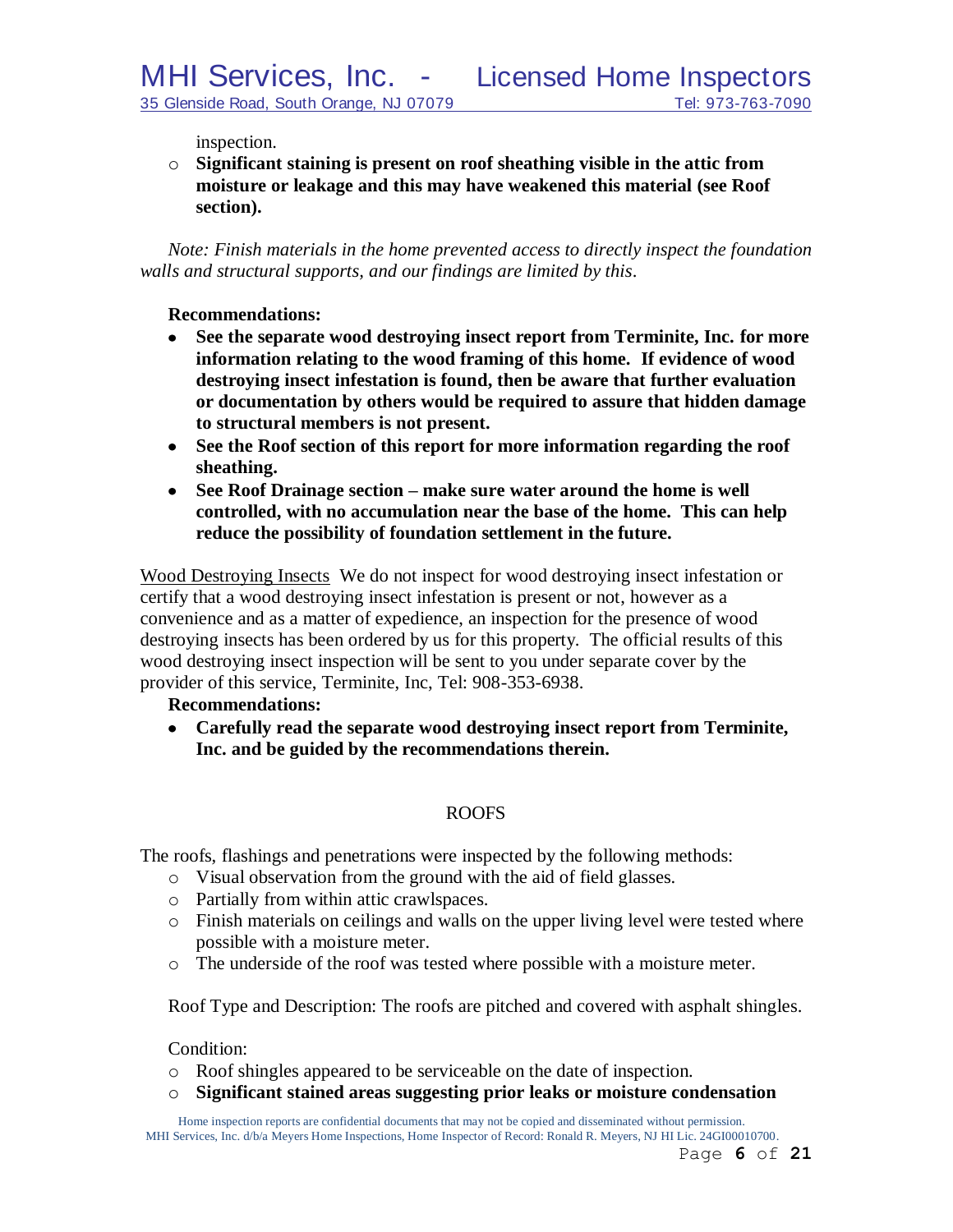**were seen on the underside of the roof in the attic crawlspaces.**



Stained area of roof sheathing due to moisture condensation or leaks

o **Some roof flashings may be older than the currently installed roof. Leakage is more likely to occur around old flashings.**

Roof Ventilation:

- o Ridge vents.
- o Field vents.
- o Small end vents.

**Roof ventilation does not appear to be adequate. End vents and field vents are very small, and may not be adequate or in proper position to allow for ventilation of the underside of the roof.**

**A bathroom vent fan discharges directly into the attic, which is causing significant additional moisture buildup in the attic.**



Bathroom vent fan discharges into attic

**Insulation pushed to the edges of the attic will block any air ventilation at the roof edges.**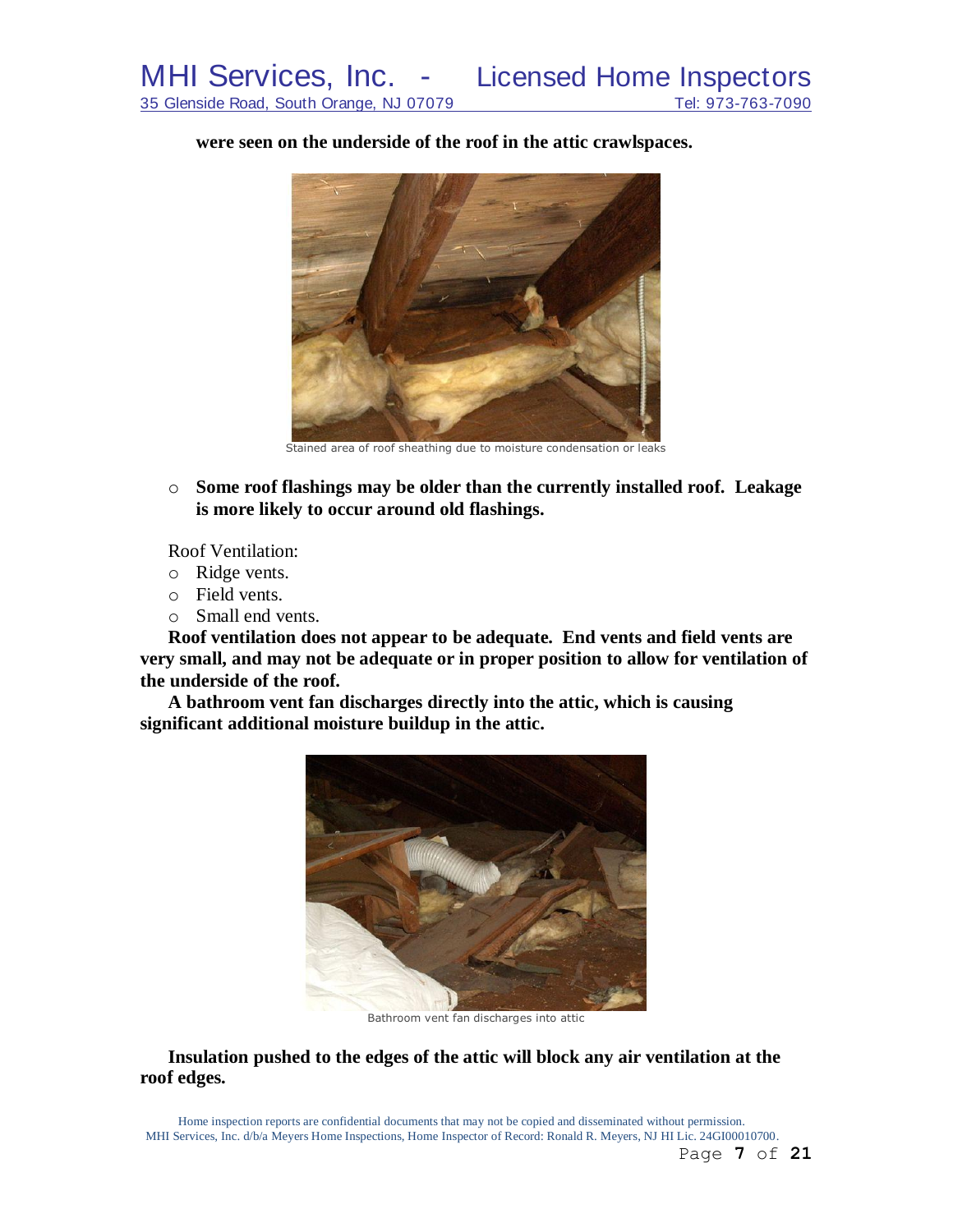*Inadequate roof ventilation can lead to damage to the roof structure, reduced shingle life or mold conditions in the attic.*

**Recommendations:**

- **Have a qualified roofer add more ventilation to this roof, such as larger end vents and additional field vents.**
- **Have a qualified roofer further evaluate the roof for wear and/or leakage, with repairs and replacements as necessary to ensure a long term leak free condition.**
- **See Insulation section – have insulation pulled away from roof edges.**
- **See Attic section – have a qualified roofer direct bathroom vent fan discharge through an appropriate roof stack. Bathroom vent fans should not discharge moist air directly into the attic.**

*Note: Our roof evaluation consists of an inspection of the exterior surface covering, including an*  inspection of visible flashing details. A steeply pitched roof is usually inspected from the ground by use of *binoculars. If safely accessible, a moderately pitched roof will be mounted and walked for close inspection. The underside of the roof decking is also closely inspected where accessible, and we use a professional moisture meter to evaluate stained areas that may be evidence of leakage. The interior finished surfaces of the home, especially ceilings and walls at the top or attic floor, are also inspected for evidence of leakage, and a moisture meter is used to evaluate suspect areas.*

*If we see evidence of roof leakage, we will say so in our report, and recommend that further evaluation and repair or roof replacement be done. Often we see stains on the underside of the roof deck or at ceilings that strongly suggest that the roof has leaked. Depending on the season of the year and recent weather, as well as recent painting or repair done by the owner, we may not be able to say if the roof is currently leaking. What we can say with certainty, is that all roofs eventually leak, and for older homes, parts of the roof system such as flashings in valleys or at the chimneys and plumbing vents may never have been replaced even if the roof surface has been re-covered. Consequently, our inspection report should not be taken as a guarantee that the roof will not leak, but simply as a report on the condition of the roof as we found it on the date of inspection.*

# ELECTRICAL, MECHANICAL, AND HEATING & COOLING SYSTEMS

Electrical System

Voltage: 240/120 volts Ampere Capacity: 100 amperes. Capacity may be **inadequate** for present usage of this home. Service entrance location: Overhead Electrical Grounding: Metallic water main.

Circuit Breaker and/or Fuse panels:

o Circuit breaker main panel located in the basement.

Circuit Breaker/Fuse inspection methods:

o Removal of panel cover with inspection of wiring on the interior.

Conditions: Visual inspection of the components and wiring within circuit breaker panel(s) found the following condition(s):

o **This breaker panel is a smaller older type panel and lacks a single main**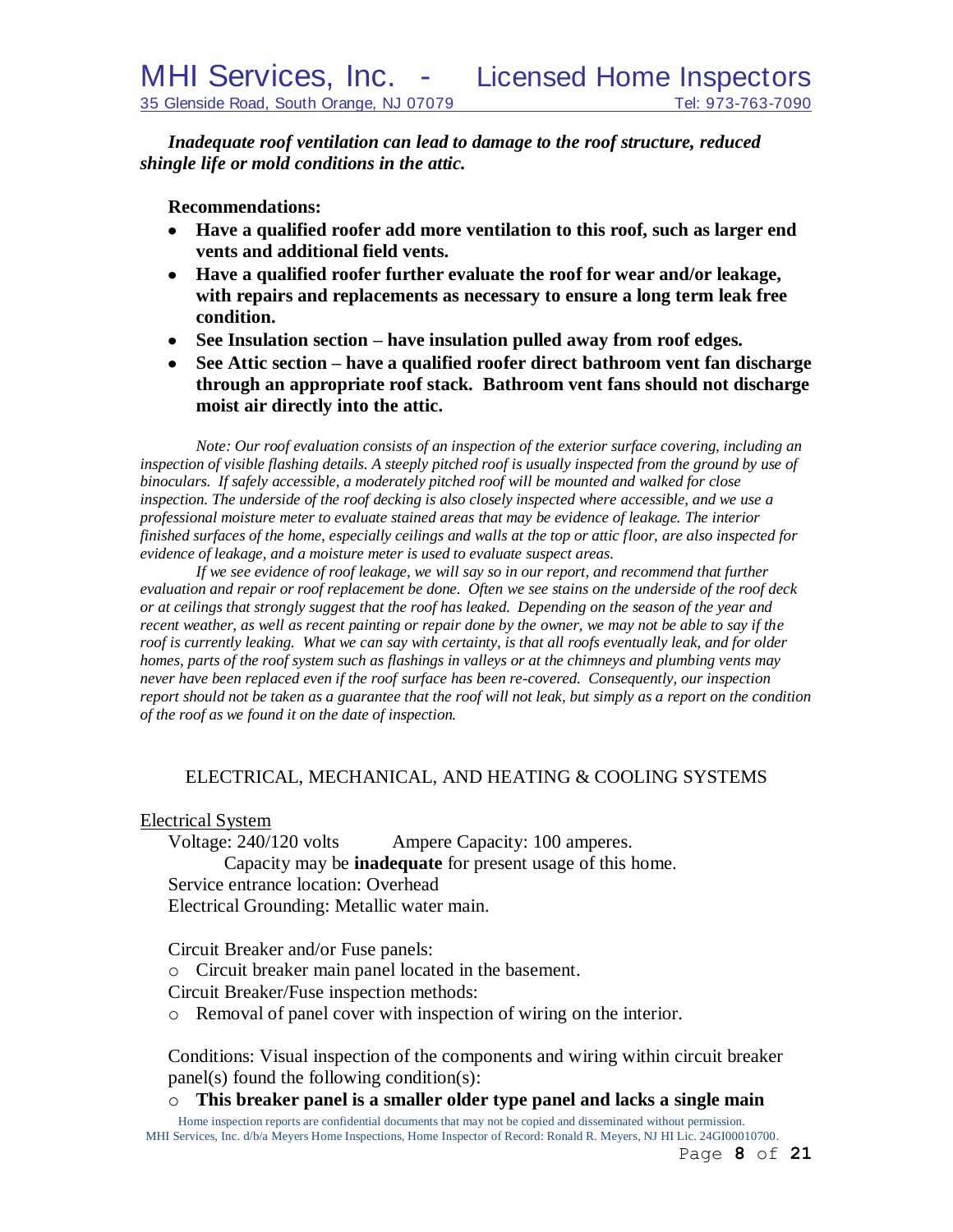**disconnect breaker. A single main disconnect is required for panels that have more than six separate branch circuits.**



Obsolete breaker panel without single main breaker

- o **A double tapped circuit breaker (more than one wire connected to a circuit breaker) is present in the breaker panel. This is incorrect wiring technique.**
- o **Cable installation within the service panel is sloppy and is not done to accepted standards of the trade.**
- o **The interior of the service panel exhibits corrosion, which is an indication of moisture entry and this can adversely affect the operation of the components and connections.**

Branch circuit wiring:

- o Plastic sheathed cable (Type NM, known as Romex).
- o Metallic sheathed cable (Type M, known as BX).

Branch circuit conductor material appears to be copper for all 15 and 20 ampere solid conductor circuits.

*Note: We inspected for the presence of unacceptable solid conductor aluminum branch circuits, and none were found to be visible. Heavier current dedicated circuits may use conductor material that may be copper or aluminum, either being acceptable.* Conditions:

- o **Some open electrical junction boxes / exposed electrical connections are present. This can be a hazard.**
- o **Some improperly installed and poorly secured cables and recessed lights are present above drop ceiling panels in the basement, as well as in the garage.**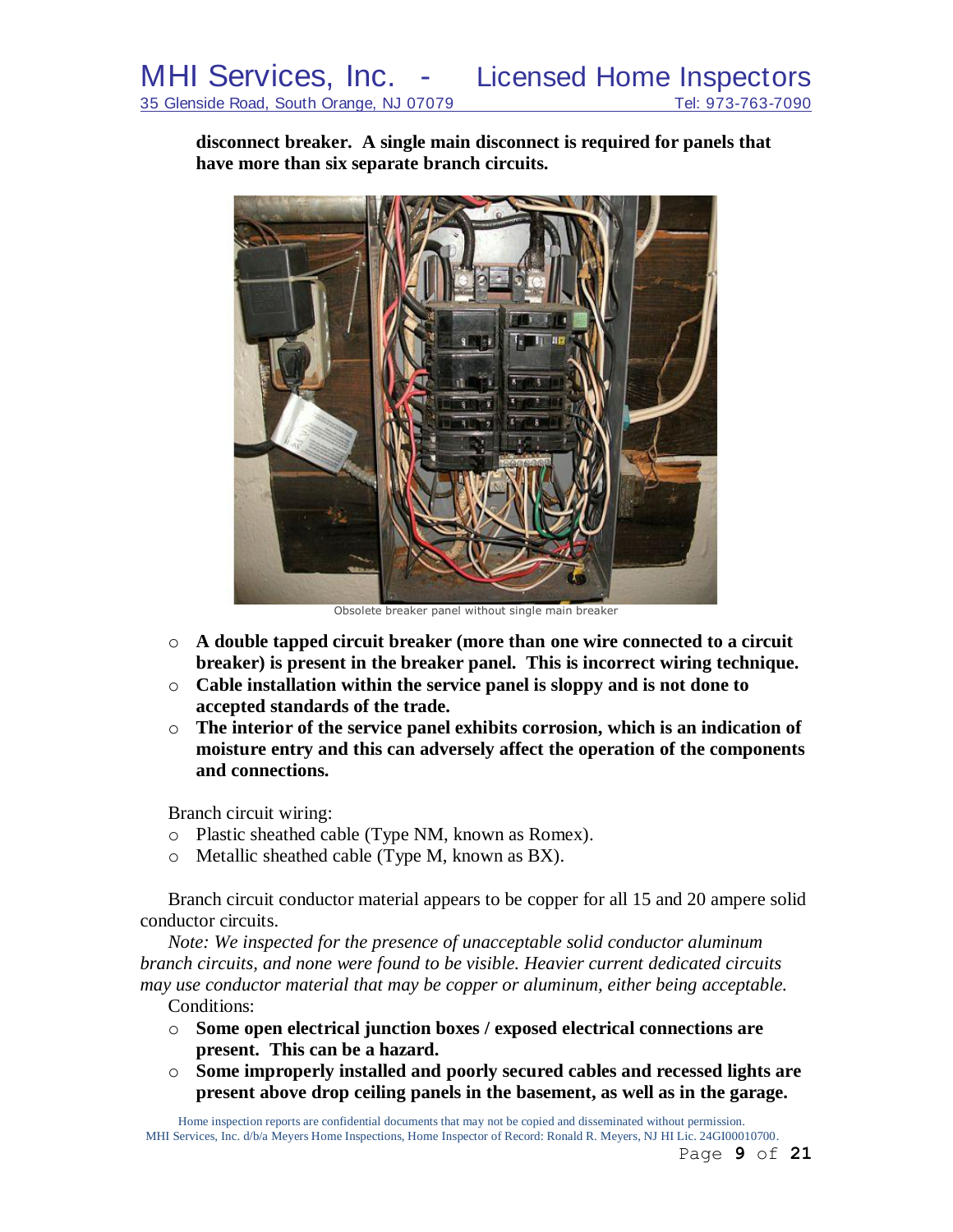**This is incorrect wiring technique, and is a hazard.**



Open junction box and loose cable above drop ceiling are a hazard

Receptacles are partly grounded three pin units and partly older two pin units. A representative number of 120 volt three pin receptacles were tested, with no functional defects found.

**GFCI electrical receptacles are NOT present in all wet areas of the kitchen and all bathrooms with electrical receptacles.** *GFCI electrical receptacles provide protection against electric shocks in wet areas.*

# **Recommendations:**

- **Have a licensed electrician replace the existing service breaker panel with a new approved panel with a single main breaker, and upgrade total service capacity to 200 amperes along with the breaker panel replacement.**
- **Have a licensed electrician install functional GFCI electrical receptacles in all wet areas of the home including kitchens and bathrooms that lack them.**
- **Have a licensed electrician ensure that all electrical cables are properly installed and adequately secured and all electrical junction boxes and connections adequately covered / enclosed to eliminate safety hazards.**

# Plumbing System

Water Main Material: Copper tubing**.** Water Main and Main water shutoff valve Location: Basement Water Main Condition: Functional

Main Shutoff Valve Condition: **The main water shutoff valve is older. Leakage can occur from older shutoff valves.**

Visible Interior Water pipe material: Copper tubing. Visible Water pipe Conditions:

o Water pipe itself is functional.

o **Some older shutoff valves have significant corrosion and signs of leakage.**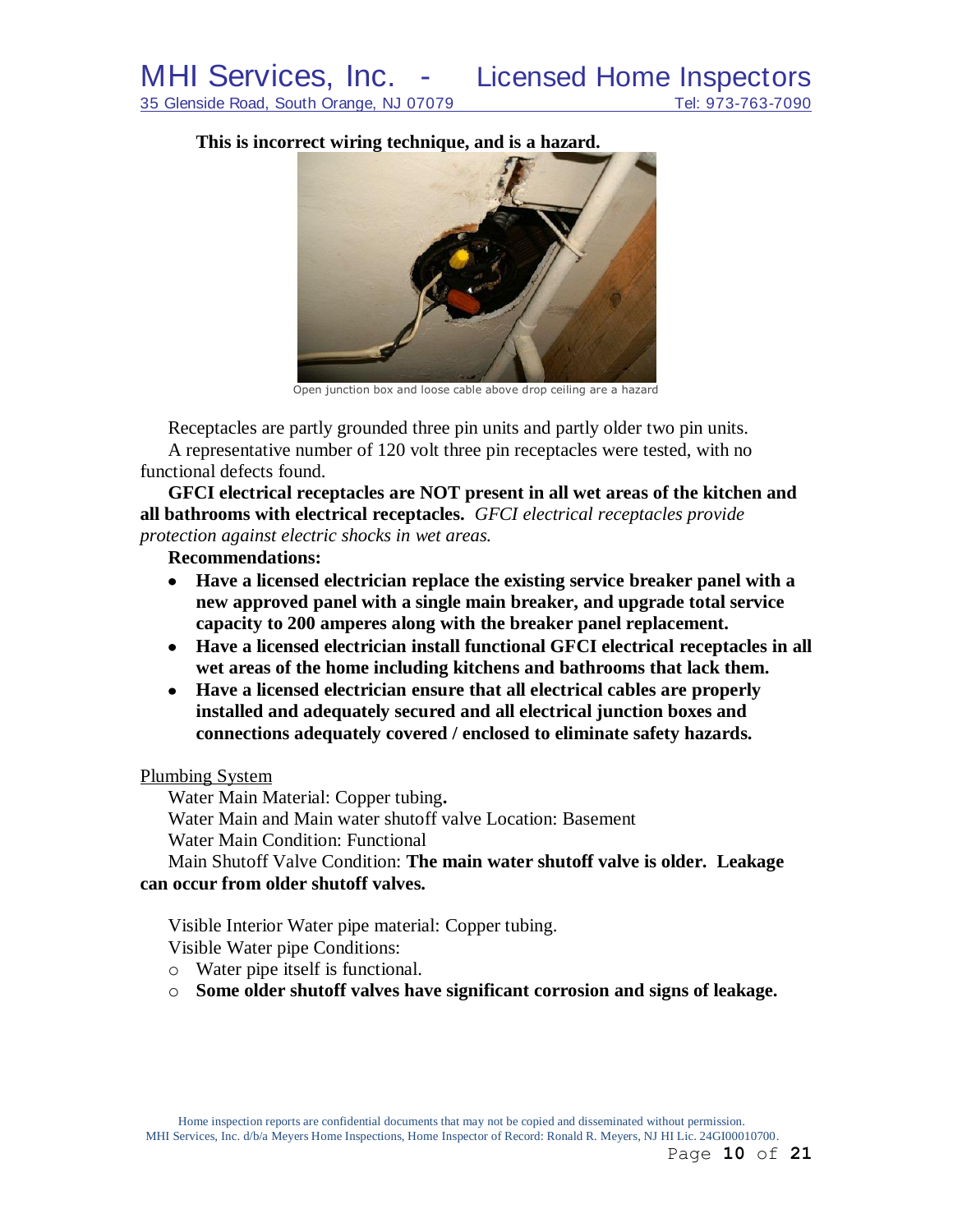# MHI Services, Inc. - Licensed Home Inspectors

35 Glenside Road, South Orange, NJ 07079 Tel: 973-763-7090



Corroded shutoff valve suggests leakage

Waste Disposal system type: Waste disposal appears to be a public system (sewer system), however this could not be confirmed.

Drain and vent pipe material: Old iron, Newer Plastic.

Drain pipe Conditions: Functional on the date of inspection, as determined by a limited operation of multiple plumbing fixtures.

*Comment on Old Buried or Cast Iron Drain Pipes: Sections of the drain pipe are now very old, and may have significant internal corrosion or hidden internal defects, and may have limited additional service life. This home inspection cannot properly evaluate buried or very old sections of drain or waste pipe.*

## **Recommendations:**

- **Have a plumber evaluate the main water shutoff valve and repair or replace it as necessary to assure reliable function.**
- **Have a plumber replace or repair the water supply shutoff valves with corrosion or leakage.**
- **To determine the true condition of the waste and drain pipes we recommend that a plumber inspect them internally using a specialized video camera.**

Domestic Hot Water Heater

Water Heater Type: Standard Tank. Water Heater size, gallons: 50 Heating Method/Fuel: Natural Gas Age: 1 year. Typical Service Life: 8-10 years. Condition:

o **Although the hot water heater is only 1 year old, plastic trim rings around inlet and outlet pipes are badly melted. This could be due in part to an incorrectly installed flue pipe (see below) and/or to installation error. Back drafting of the hot flue gasses from the water heater may be a problem under certain conditions, and this is a potential hazard. It is also possible that this hot water heater will have a shortened service life as a result of this incorrect installation.**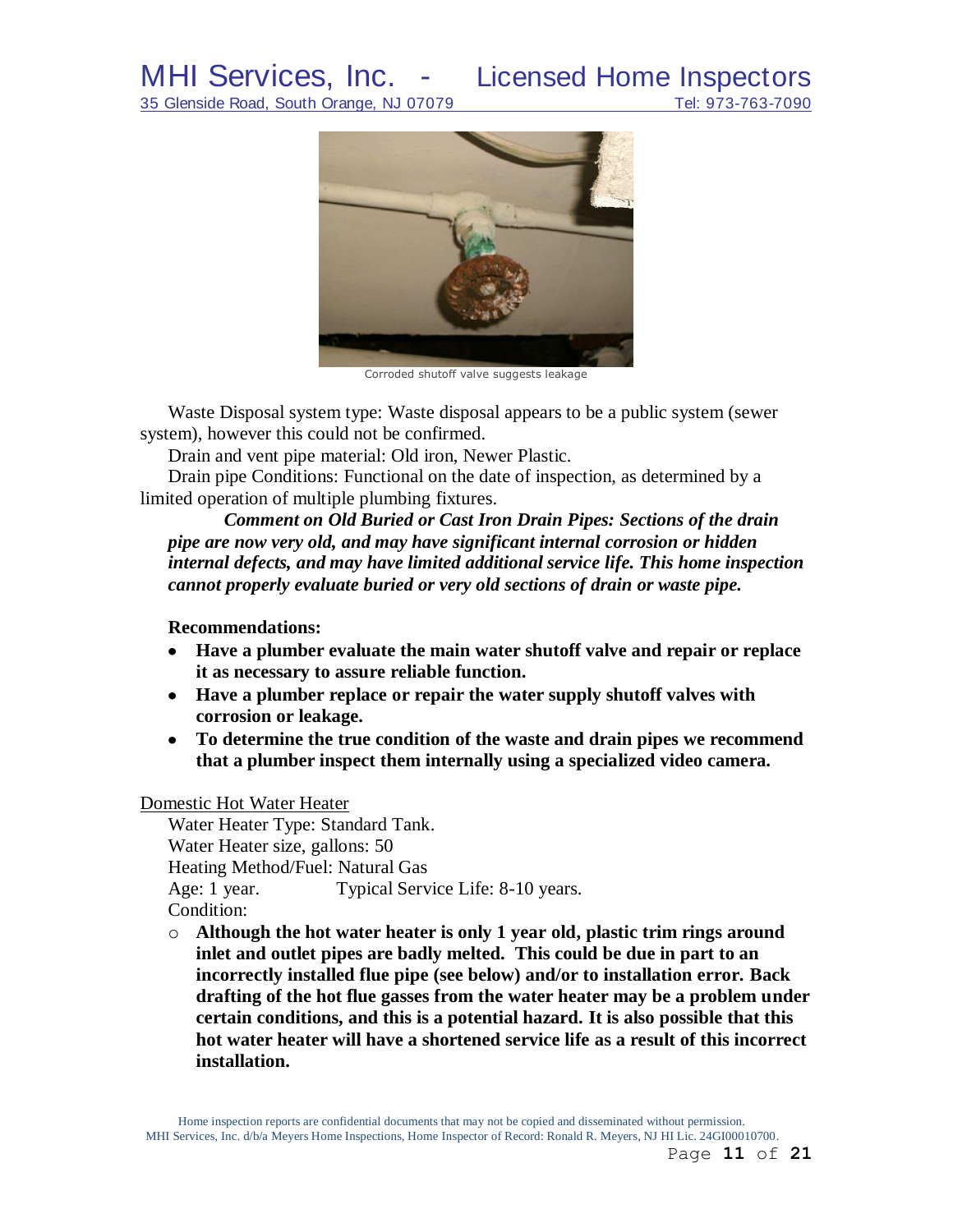MHI Services, Inc. - Licensed Home Inspectors<br>35 Glenside Road, South Orange, NJ 07079 Tel: 973-763-7090

35 Glenside Road, South Orange, NJ 07079



Melted trim rings indicate problem or hazard

o **The hot water heater flue pipe is very old, and is incorrectly installed. The flue pipe slopes downward for part of its run towards the chimney connection. This could result in back drafting, which can allow toxic combustion gases into the home, and can damage the hot water heater.**



Old hot water flue pipe improperly installed

**Recommendations:**

**Have a qualified contractor further evaluate the hot water heater, and repair or replace as necessary to ensure a long term safe and reliable safe condition. The flue pipe must slope continuously up towards the chimney connection.**

Natural Gas Piping Visible rigid and flexible natural gas piping appeared to be in functional condition on the date of inspection.

Heating System

System Type: Forced air furnace. Number of Zones: 1 Fuel: Natural Gas.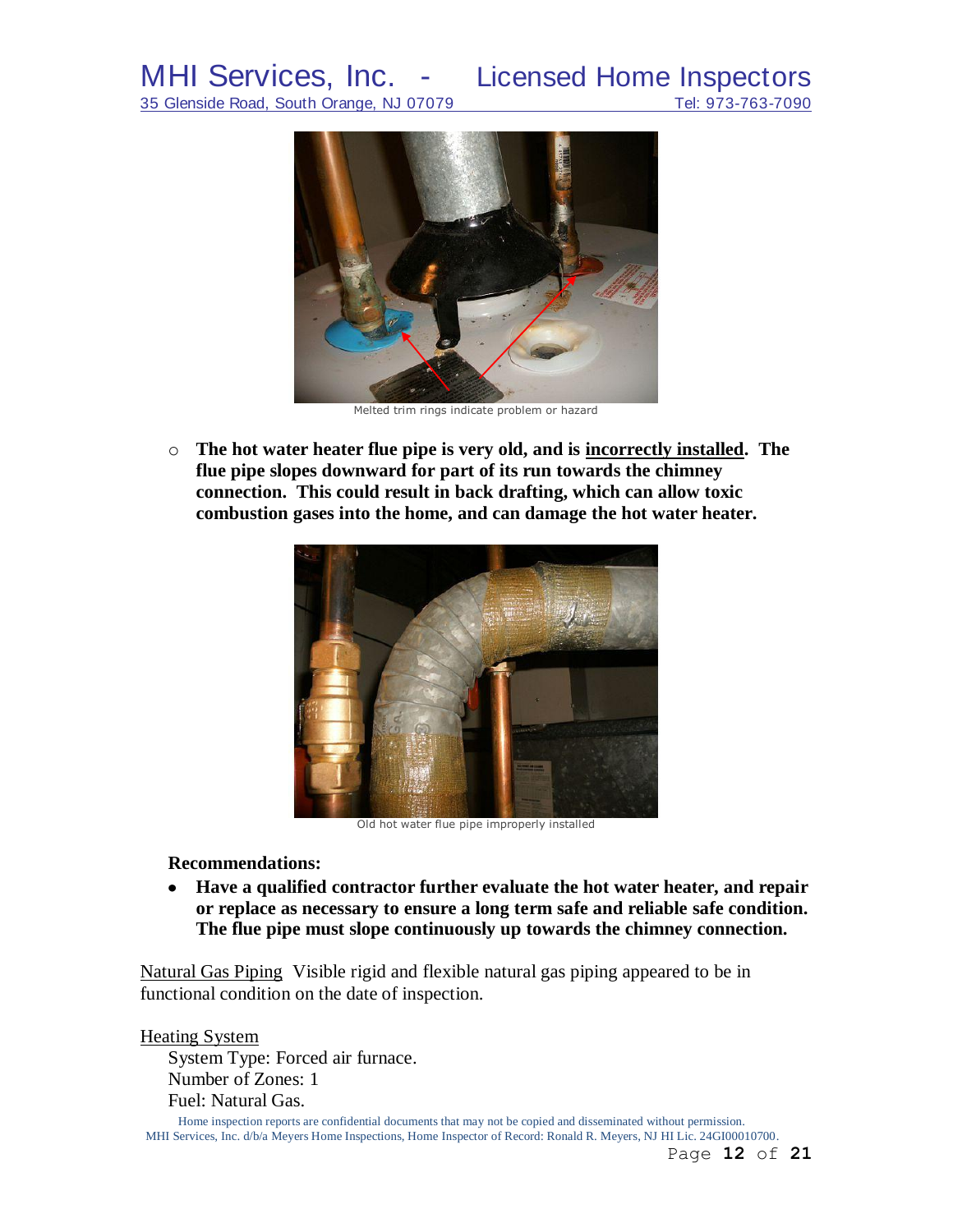Location: Basement utility.

Estimated age: 17 years. Typical service life: 20 years, although maintenance is often required before this time.

Physical Condition of Visible Components of the Heating System: **Visible corrosion.**

Heating System Venting: Metal flue pipe to masonry chimney. **The flue pipe slopes downward for part of its run towards the chimney connection. This could result in dangerous back drafting, which can allow toxic combustion gases into the home.**

Operational Test of Heating System: The heating system activated when heat was called for by the thermostat, and appeared to function.

**Conditions:**

- o **The heating components are more than 50% through designed service life, the possibility of hidden internal defects that can affect function and safety is increased.**
- o **Visible corrosion present, which suggests hidden defects.**



The furnace interior – Aging with corrosion

**Recommendations:**

- **Further evaluation of the heating system components by a qualified specialist to assure that hidden defects or safety related issues are not present.**
- **Have a qualified chimney contractor modify the flue pipe so that it slopes**   $\bullet$ **continuously upward towards its connection to the chimney flue. Confirmation of adequate venting of this furnace should be done after this work is performed.**
- **A service contract to cover future maintenance and repairs to the current**   $\bullet$ **heating system if it is found to be in safe and serviceable condition by the**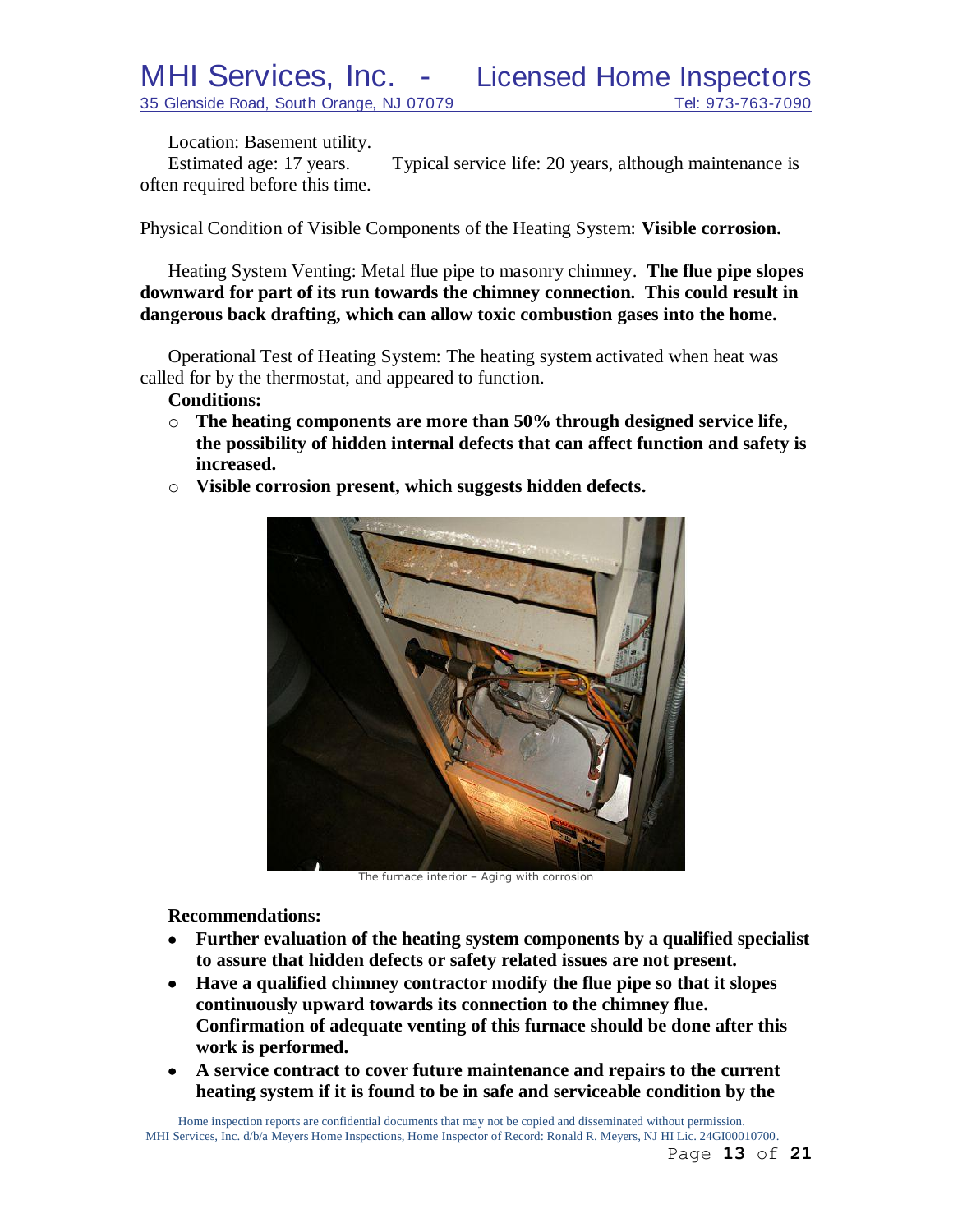**further evaluation we recommend.**

**Budget for the need for near term replacement of the aging heating system currently in service.**

*Note: The heating system inspection consists of visual evaluation of the exterior casing, connection pipes and fittings, normal and automatic controls, as well as venting components. A limited inspection of the internal components of the heating system are also part of this inspection, however full inspection of interior components and heat exchangers is not possible without extensive disassembly, which is not done in a home inspection. Operation of the system is done using normal controls unless hot weather or the health and safety of the occupants makes this impossible or inadvisable. In seasonably warm weather we may not be able to operate the heating system for a long enough period of time to discover defects that may only become apparent when the system has been operating near full capacity for an extended period of time. For heating systems that appear to be more than 50% through their design life, we recommend further evaluation by a qualified specialist to assure that hidden defects or safety related issues are not present. All heating systems need regular maintenance to remain in satisfactory operating condition, and we recommend that you adhere to a regular maintenance schedule. If a heating system shows evidence of deferred maintenance or service, then we recommend that you schedule such service before you close on the property as this may disclose conditions that may be hazardous or conducive to premature failure.*

Heating Equipment Clearance & Combustion Air Heating System Location: Basement utility. Ventilation and Combustion Air: Adequate Clearance to Combustibles: Adequate

#### Central Air Conditioning

AC Equipment Age (Estimated): 3 years.

Typical Service Lifetime: 12 to 15 years, however failure before this time is not uncommon.

Condensing Unit/Compressor Location: Exterior, rear.

Condensing Unit/Compressor Condition:

o Physically acceptable.

Air Handler Type: Integrated with the forced air furnace.

Operational Test of Air Conditioning System: *The AC system could not be tested due to the cool weather on the date of the inspection.*

*Advisory Recommendations:* 

- *Have the AC system tested prior to closing and serviced annually by an AC technician.*
- *A service contract to cover minor maintenance and repair to the AC system.*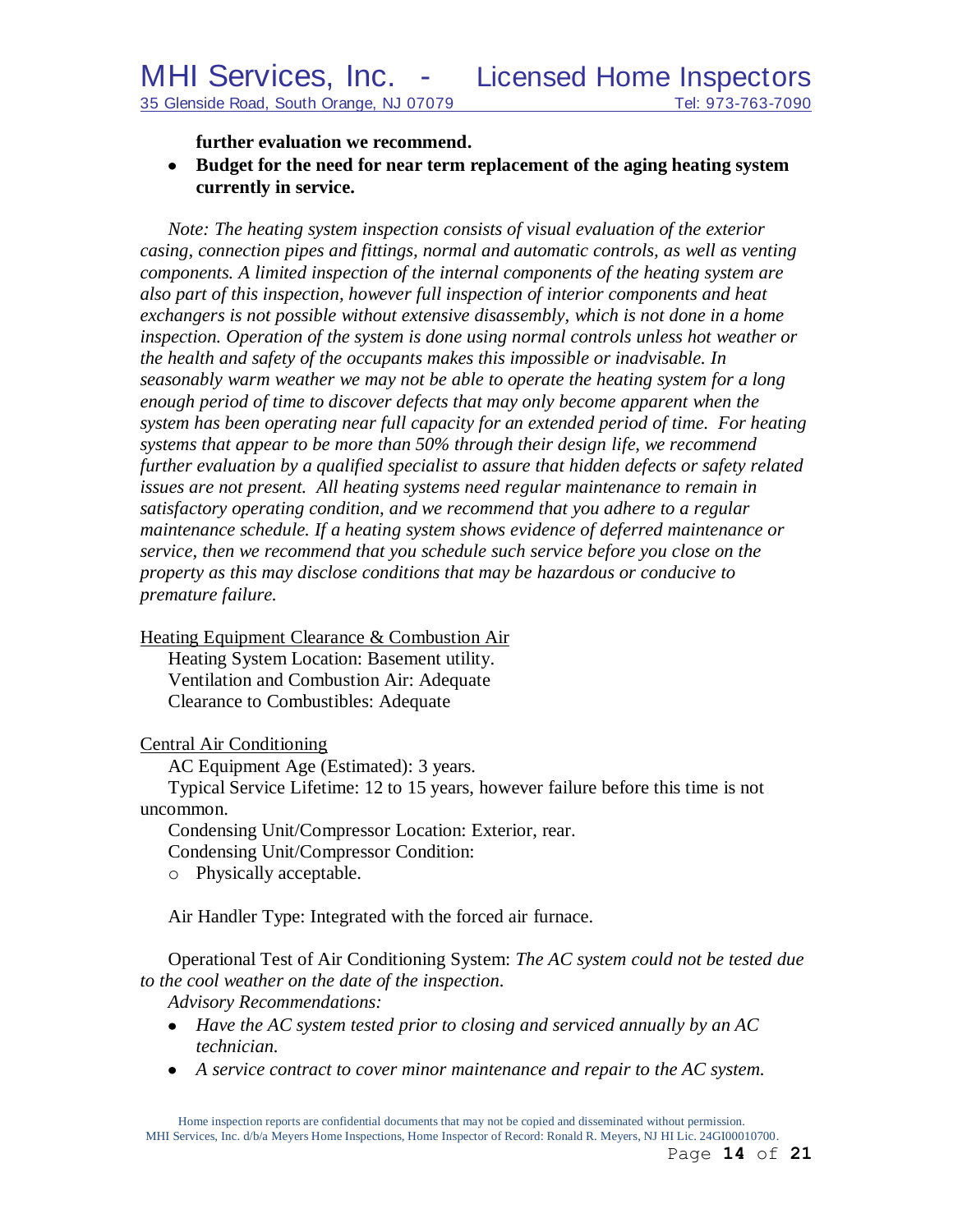## INTERIOR ASPECTS OF THE HOME

General Interior Condition

Wall and Ceiling Material: Drywall and/or plaster. Wall and Ceiling Condition: Functional – only minor repairable defects. Floor Surfaces: Wood, Carpet, Tile

Floor Condition: Functional – normal wear and/or minor defects.

Interior Doors

o **Some doors stick in their frames.**

o **The master bedroom door knob is very loose, and my not open the door. Recommendations:**

- **Have doors adjusted so they operate smoothly.**
- **Have the master bedroom door knob repaired so that it functions reliably.**

Interior Stairs **The lower section of the handrail on the main stairs is loose.**

**Recommendations:**

**Have the stair rail firmly secured in place to maintain safety.**

#### Kitchen

Kitchen Sink: Functional

Stovetop and Oven: Gas Condition: Functional

Garbage Disposal: None present.

GFCI electrical receptacles: **NOT present.**

*GFCI electrical receptacles protect against shocks in wet areas.*

Dishwasher: Functional, as determined by a limited operational test on the date of inspection.

Water pressure at the sink was adequate. Drainage at the sink was adequate. Kitchen cabinets and countertops are in functional condition.

## **Recommendations:**

**See Electrical section.**

Laundry Room A washer and dryer are located in the basement.

Conditions:

- o **The washer drain hose is not adequately secured into the laundry sink. If the washer drain hose were to come loose during operation, significant amounts of water could spill onto the floor.**
- o **One of the washer water supply shutoff valves is older, with some corrosion. This valve may be prone to leakage.**

**Recommendations:**

- **Have a qualified contractor adequately secure the washer drain hose so that it drains into the laundry sink and cannot come loose.**
- **Have a plumber replace or repair the aging washer water supply shutoff valve.**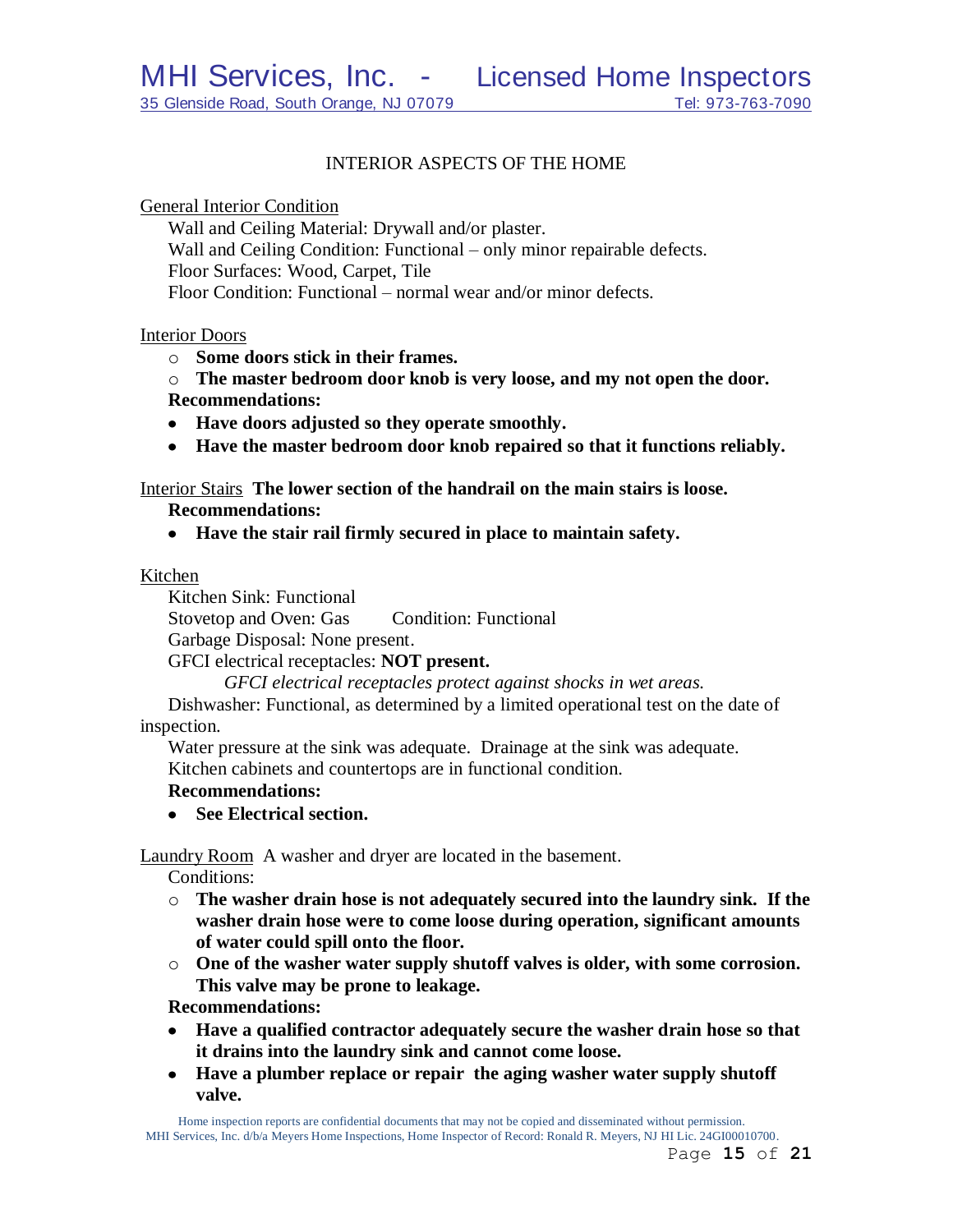*Note: We do not inspect or operationally test laundry appliances during a home inspection*  due to the multiplicity of different cycles built in to these units and the large amount of time it *takes to complete these cycles. We recommend that any laundry equipment that is to remain in the home be demonstrated to be in satisfactory operational condition before you close on this property. Laundry equipment installed in close proximity to finish materials can cause extensive damage to finish materials in living areas of the home should water leakage occur due to hose or equipment failure, and you should therefore turn off the water to the laundry equipment when it is not in use. If an electric dryer is present, proper installation is very important to assure electrical safety, including installation of a grounding cable for the dryer case. The integrity of the exterior ground cable should be checked periodically. If a gas dryer is present, the flex gas connector should be replaced if more than 5 years old. Dryer exhaust vent ducts should be metal rather than plastic to reduce the possibility of fire.*

#### Bathrooms

Basement: Full, with sink, toilet and basic stall shower with solid base, in functional condition.

Second Floor: Full, with sink, toilet and shower over tub.

# GFCI electrical receptacles: **NOT present in the basement bathroom.**

*GFCI electrical receptacles protect against shocks in wet areas.*

Water pressure and local drainage were adequate in all bathrooms.

## **Recommendations:**

**See Electrical section.**

## Fireplace

Location: Living Room. Type: Wood Burning. Hearth area Condition: Functional Flue Damper Condition: Functional

**Other Conditions: Significant deposits of ash, soot, or creosote from combustion are present in the lower sections of the chimney flue and fireplace. This can result in chimney fires.**

**Recommendations:**

- **See Chimney section.**
- **Have a qualified chimney / fireplace contractor clean the fireplace and chimney flue(s).**

## BASEMENT, CRAWLSPACE AND MOISTURE ENTRY EVALUATION

Basement and/or Crawlspaces The basement is mostly finished space. There is also an unfinished utility room.

Sump Pump: Present

Condition:

- o A small amount of water was present in the sump on the date of inspection.
- o The pump appeared to be functional on the date of inspection.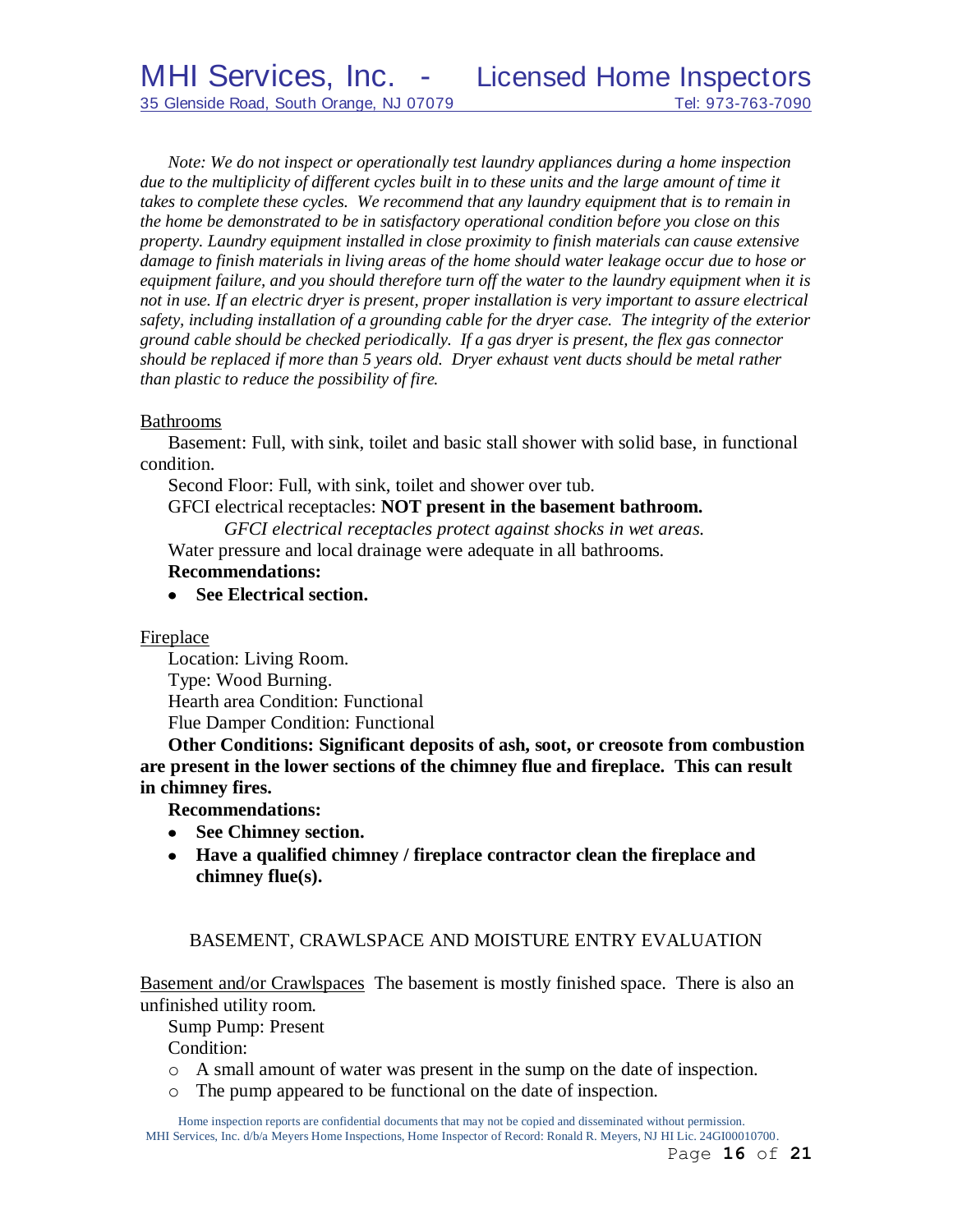Moisture Evaluation: All visible surfaces were closely inspected for stains or other evidence of prior moisture entry. Finish materials in the basement were tested with a moisture meter on the date of inspection (this includes accessible areas of both clean and any water stained areas found).

Condition:

- o **Signs of prior water entry were found to be present on some visible areas of foundation walls.**
- o **Lack of maintenance to the roof drain system could contribute to water entry into the basement.**

**Recommendations:**

- **See Roof Drainage section – proper maintenance of gutters and downspouts**   $\bullet$ **can reduce the possibility of water entry into the basement.**
- **Further evaluation by waterproofing specialists to determine what additional measures are needed to assure that this basement or crawl space remains dry, followed by installation of these waterproofing systems.**

*Please be aware that the lower level interior space is near or partially below grade level, and foundation walls and the floor slab floor cannot be perfectly water proofed, and therefore the possibility of water entry with consequent damage to stored materials or current and future finish materials exists, especially during extreme weather conditions. If recent basement dewatering (waterproofing) work has been done, this may hide evidence of prior water entry conditions, which may recur in the future. This home inspection cannot assure you that waterproofing work done by others will be completely effective. We cannot predict future conditions related to water entry, and make no representation that water entry will not occur in the future.*

# THE ATTIC

Attic Space The unfinished, partly floored attic crawlspace is accessible by pull down stairs on the second floor.

Condition:

- o **The underside of the roof has significant staining from moisture or leaks.**
- o **The bathroom vent fan is discharging directly into the attic space. This will cause moisture buildup and can result in mold growth and damage.**

**Recommendations:**

- **See Roof section.**
- **The bathroom vent fan discharge must be directed to the exterior of the home.**
- **See the Mold section of this report for more information.**

Insulation

Visible areas of insulation:

o Fiberglass in attic floor.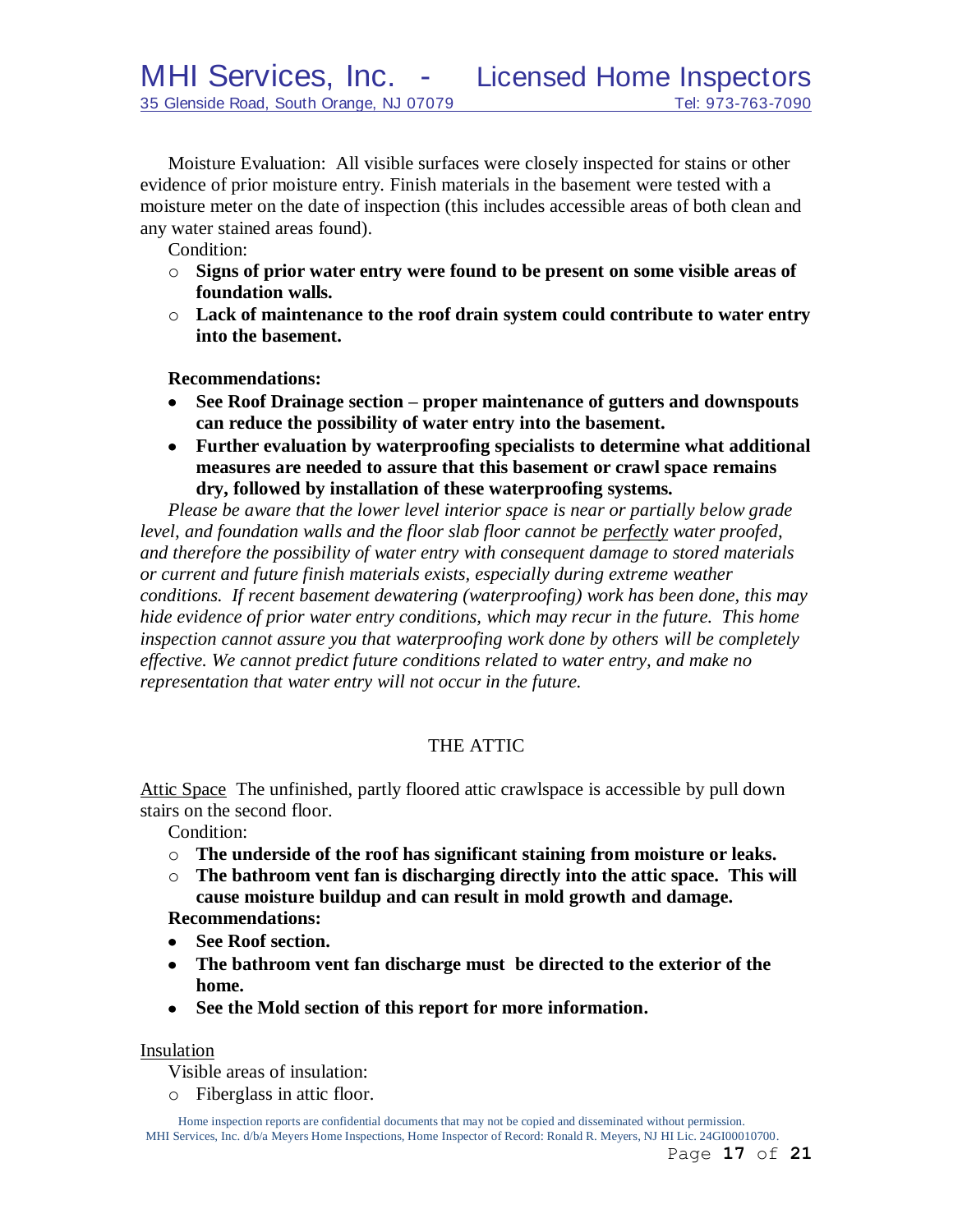Insulation Condition:

- o **Some insulation is pushed into the edge areas of the roof. This is not necessary, and will impede any roof edge ventilation.**
- **Recommendations:**
- **Have insulation removed from roof edge areas to allow for more ventilation.**

*Note: Most homes of this age and type were not insulated well enough to meet current standards for energy efficiency. Consequently, you may find that exterior walls feel cold, and the cost for heating this home may be higher than for a similar size home built to modern construction standards.*

#### **Recommendations:**

 $\bullet$ **For older homes, even if the insulation is properly installed, it may not meet current energy standards, and you should consider further specialist evaluation to determine if additional insulation should installed to reduce your heating and cooling costs.**

# GARAGE SPACE

Garage One car interior.

Vehicle Doors: One overhead door.

Power Openers: Present

Vehicle door(s) were operated.

Doors and door hardware themselves were found to be in functional condition. Power Opener safety cutoff sensors condition: **Not present – this type of opener is obsolete, can cause severe injury, and must be replaced.**

Other Conditions: *The garage was crowded with stored items on the date of inspection, which limited our ability to properly inspect all areas.*

#### **Recommendations:**

- **Have the garage door opener(s) lacking adequate electric eye safety cutoff sensors replaced with new approved equipment. This work should be done by a qualified garage door contractor.**
- **Have the garage re-inspected once stored items have been removed.**

# FUEL OIL STORAGE, FIRE SAFETY ASBESTOS & other ENVIRONMENTAL ISSUES

#### Fuel Oil Storage

The heating system for this home uses natural gas.

**This home inspection does not include evaluation of buried oil tanks or**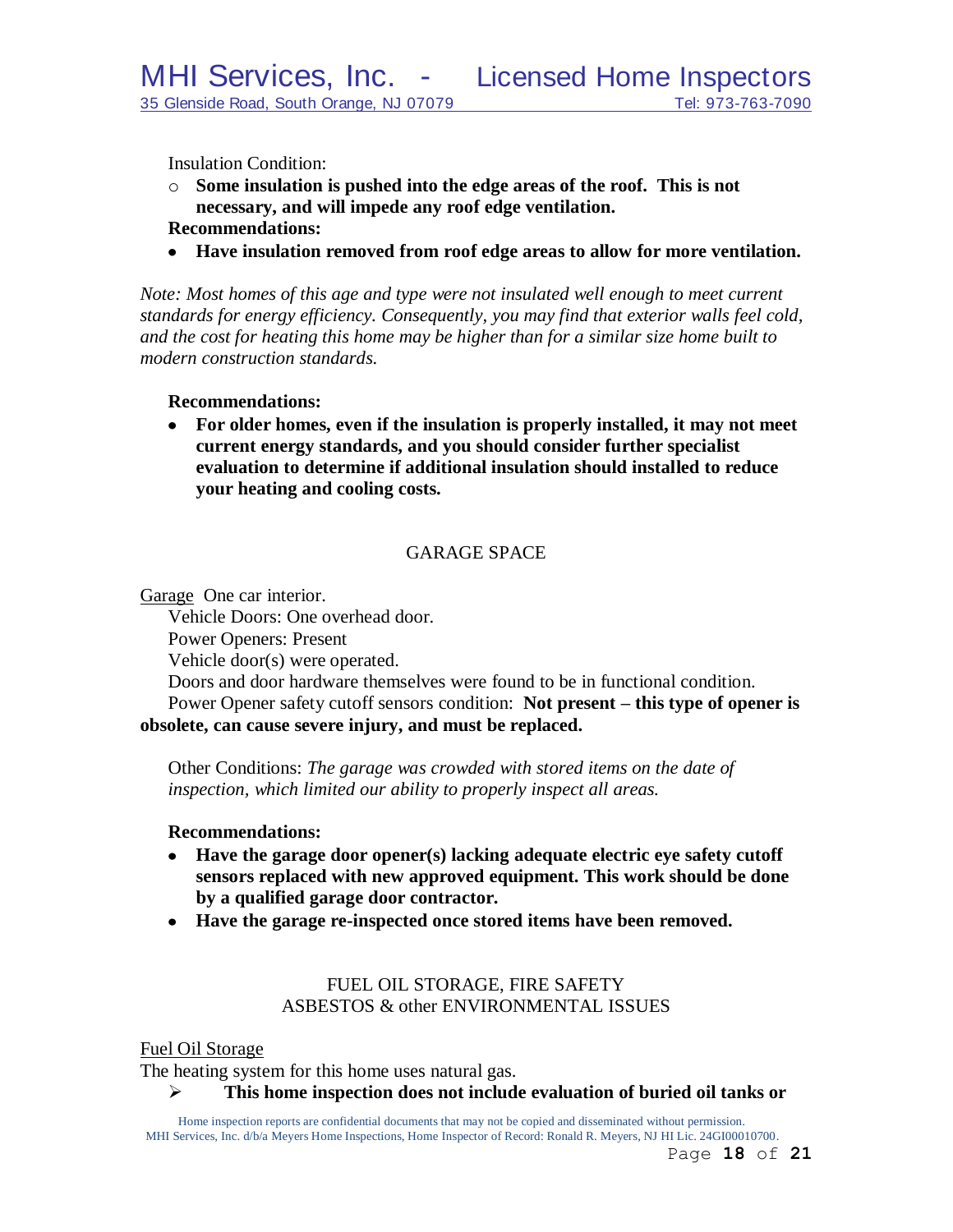**soil testing to determine if leakage has occurred. The history of this property is not known by us, and therefore we cannot assure you that a hidden buried oil tank does not exist on this property. If a higher level of confidence regarding the presence or absence of buried tanks is desired, then a tank search utilizing specialized equipment would be required.**

**Recommendations:**

 $\bullet$ **Specialist search for abandoned buried tanks and specialist evaluation of buried and/or above ground oil storage tanks, either in use or abandoned. As leaking oil tanks can result in significant expenses, we advise careful review with legal counsel of any documents or statements relating to oil tank(s).** 

Smoke & Carbon Monoxide Detectors & Fire Safety Devices Installation of smoke and carbon monoxide detectors, and a fire extinguisher in kitchens are recommended for this residence. We do not test fire safety devices, since these must be checked on a regular basis for proper operation, and this should done prior to closing on this property and regularly according to manufacturer advice thereafter.

Carbon Monoxide Tests Carbon monoxide (CO) is produced when fossil fuels are burned. Properly operating gas, or fuel oil burning heating systems normally produce very low levels of this toxic gas, and it is normally vented to the outside of the home. The best protection against carbon monoxide poisoning in a home is regular maintenance of the heating systems and chimney and flue connections, as well as properly maintained carbon monoxide detectors/alarms in the home. In the course of our home inspection the inspector wears a CO meter/alarm for his protection and yours, and all areas of the home that are entered are therefore automatically checked during our inspection. If the CO meter indicates a high level of this gas, we alert occupants and state the condition in the report.

Lead Paint Homes built prior to 1978 may have surfaces covered with paint containing lead oxide pigment, and under certain circumstances this lead-based paint can become a health hazard. **We are not certified lead inspectors, we are not insured for adverse conditions related to lead contamination of water, paint, or other materials in the home, and this inspection absolutely does not include testing for lead or evaluation of related hazards.** 

**Recommendation: Further evaluation and testing done by specialists for your protection.**

Asbestos This inspection cannot guarantee that asbestos materials, which have been commonly used for insulation and some finish material, are present or absent from this home. Older homes usually have some asbestos bearing materials used in the construction, while more recently constructed homes are likely to have little or no asbestos used in the construction and interior materials. *To determine with certainty if asbestos is present, sampling and lab testing is required, which is not included in this inspection.* **We are not certified asbestos inspectors, we are not insured for adverse conditions related to asbestos, and this inspection absolutely does not include testing**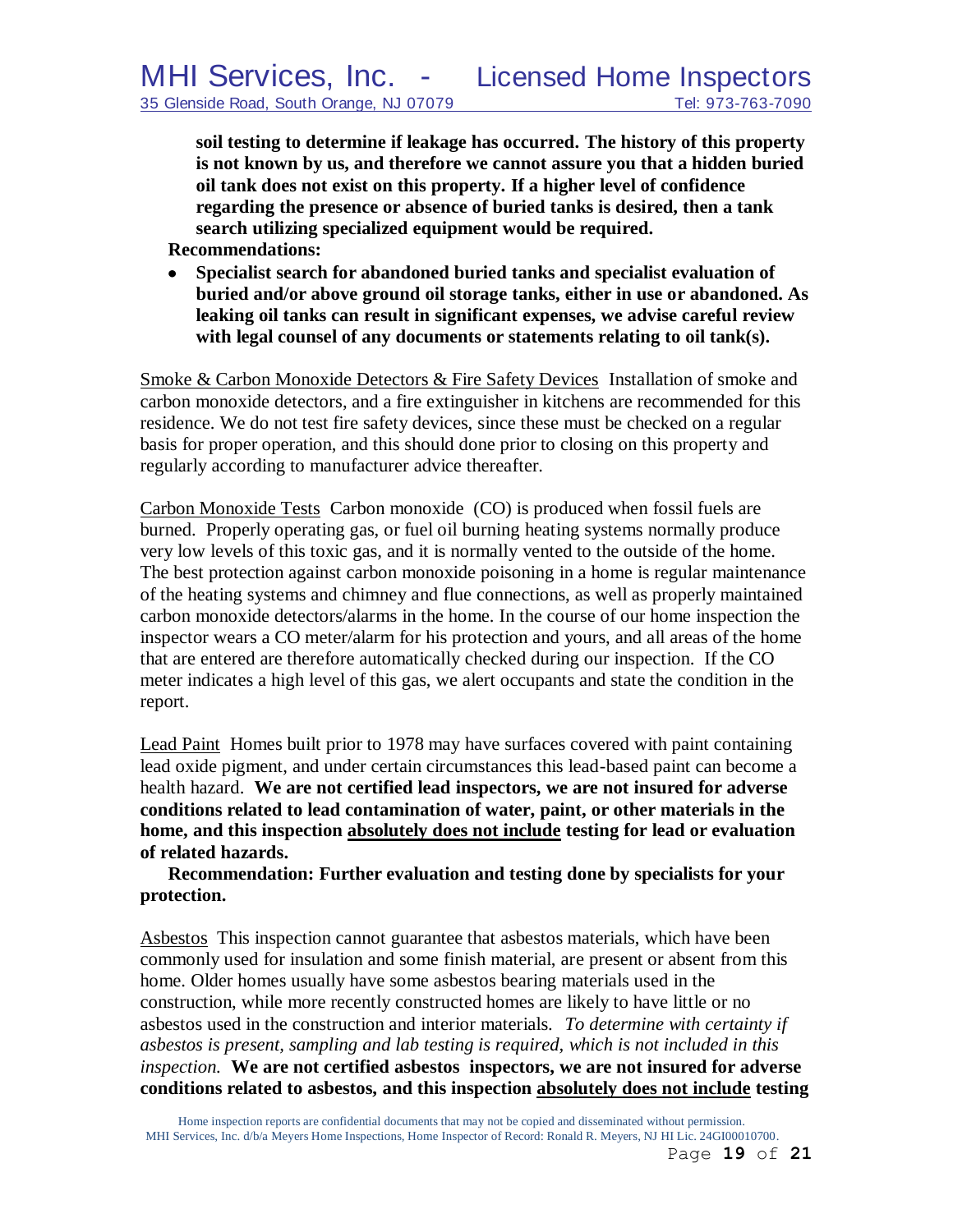**for asbestos or evaluation of related hazards.**

# **Recommendations: Further evaluation and testing done by specialists for your protection.**

Mold & Fungal Conditions Mold and other fungal organisms are a natural part of our environment and cannot be completely eliminated. Certain types of construction and wet conditions in a home can, however, allow excessive growth of mold, and damage to the structure and a health risk may occur. Humid or wet conditions in the home and finish and stored materials in basements, below grade areas and attics may be especially prone to accelerated mold growth when water penetration occurs. **We are not certified mold inspectors or mold experts, we are not insured for adverse conditions related to mold or fungal organisms, and this inspection absolutely does not include testing for mold or other fungal organisms.**

**Recommendation: You should have further evaluation and testing done by specialists for your protection.**

Inspection for Rodents & Other Pests Not Included This home inspection does not include an inspection for rodents and other pests such as mice, rats, squirrels, bats, roaches, bedbugs, or other insect pests.

Ordered Tests A radon screening test is being done. The results of this radon test are pending laboratory analysis and will be sent directly to you by the testing lab. If this home has a radon mitigation system installed, the radon test is done with the system in operation. The radon test is done by a licensed radon technician, but not a radon mitigation specialist, and the radon mitigation system, if present, is not evaluated or tested as part of our home inspection or the radon test.

No other tests requiring lab analysis are being done.

**About this Report** The goal of this home inspection report is to provide you with objective information on the condition of the home as we found it on the date of inspection. The scope of this inspection is described and limited by the Home Inspection Agreement previously sent to you. This Home Inspection is not an *environmental* inspection or *appraisal* of the property. If you have any questions as to which items or systems are included in, or excluded from, or of the general nature or limitations of a Home Inspection, you are encouraged to ask these questions without delay.

This home may have had reconstruction and renovation work done after it was originally constructed. The renovations may, or may not have, been performed in accordance with local municipal requirements. We do not review relevant building plans or permits or approvals as part of a home inspection, and therefore this home inspection should not be taken as an endorsement or certification of renovation or re-construction work that may have been done on this home.

Recommendations we make for repairs, maintenance, service, or further specialist evaluation, must be completed prior to your closing on the property. Only qualified and/or licensed contractors should be hired to do repair work. If you fail to follow our recommendations, or fail to have them completed prior to closing on the property, we